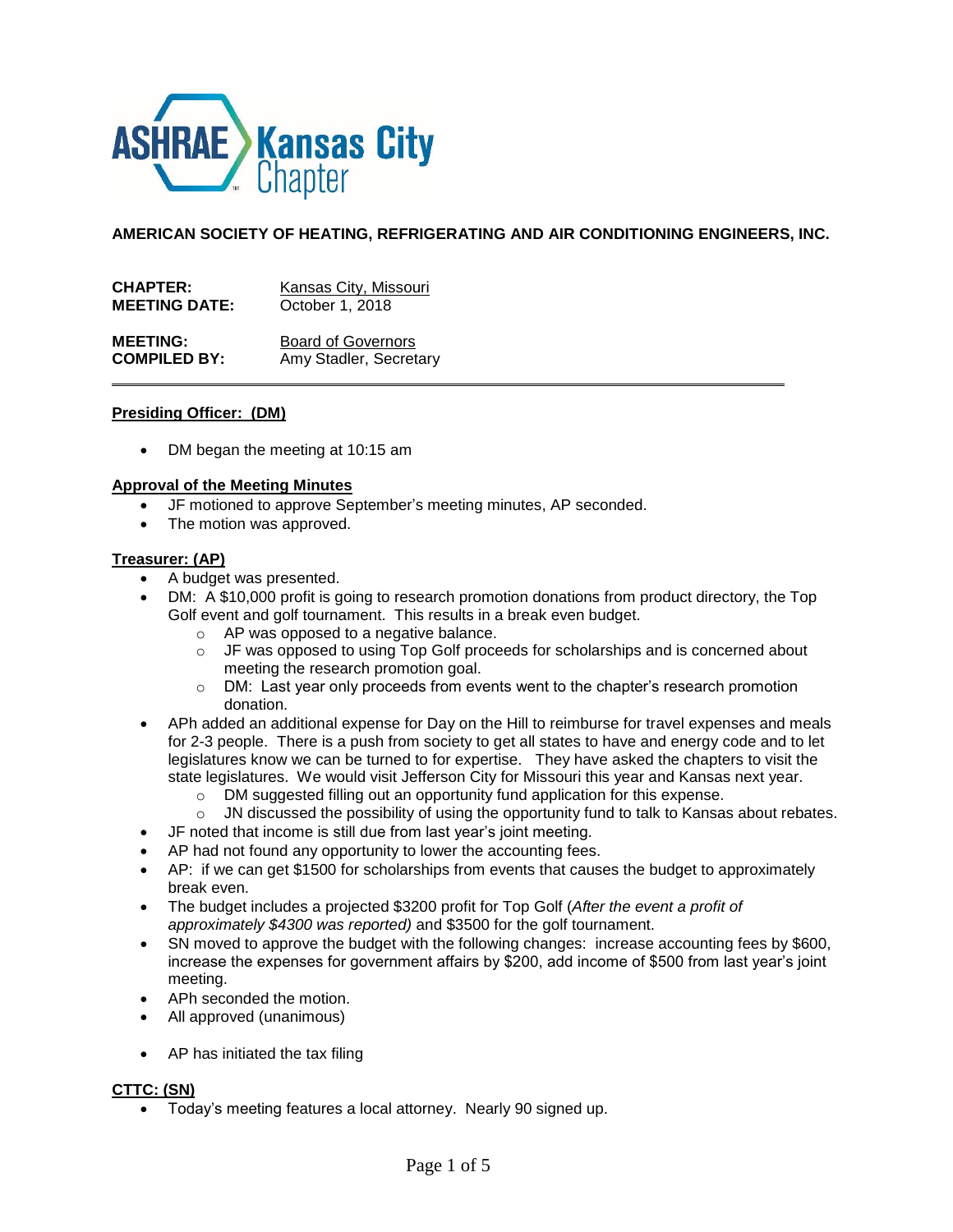- $\bullet$  November 5<sup>th</sup> will be a tour of the Church of the Resurrection in the evening and it will be student night. The time period is 5:30 to 7:30 and 8 volunteer tour guides have been arranged.
- JF: December will be donor recognition.

# **Newsletter (AS)**

- Information to Amy by October 15th
- Breeze issued on October 17th

# **General Business (DM)**

Confirm Volunteers are plugged in- Bo Osborn (Government Affairs), Ben Noe (Sustainability)

# Product Directory (JD):

- The directory is in.
- The check has been sent to AP for about \$11,000, a significant increase from past years.
- There was a 10% increase in participation.
- Will start the next one in March. There will be some modifications next year.
- Companies will be able to buy more books.
- Additional books will be charged at \$15/book.
- Anyone here today gets one.

# Research Promotion (JF):

- Full Circle reminders will be sent to those board members still outstanding. If someone will designate their donation for scholarships, there will be additional credit.
- There is a goal of submitting \$20,000 in donations by December.

# Golf Tourney (MS)

- The Top Golf event will be October 11.
- 34 are signed up, about 50 have verbally committed. The final numbers should be in by Friday.
- *The report emailed after the event 10/13/2018 listed the following.*
	- o *9 sponsors, 68 people signed up, 55-60 were in attendance, 113 of the 136 drink tickets were used.*

# Membership: (ASp)

ASp: Membership could use help with the sign in table as it is fast paced.

# Student Activity: (KH)

- Will update advisors on information for next month's tour.
- Scholarship information goes to advisors this week. The criteria is not changing for those that have a GPA criteria.
- STEM work is ongoing.

# YEA (AM)

- The happy hour on Sep. 27 had 12 in attendance and they had fun.
- YEA will be working with Ben on a water collection system project for the annual meeting sustainability effort. They are procuring materials this week.
- The next happy hour is being planned.

#### Government Affairs (APh)

Missouri Government Outreach Day – see discussion during budget portion of the meeting.

# PAOE (DM)

 Mentioned the goals submission deadline which has passed. Student activities, historian and government affairs have submitted their goals.

# WiA (MGv)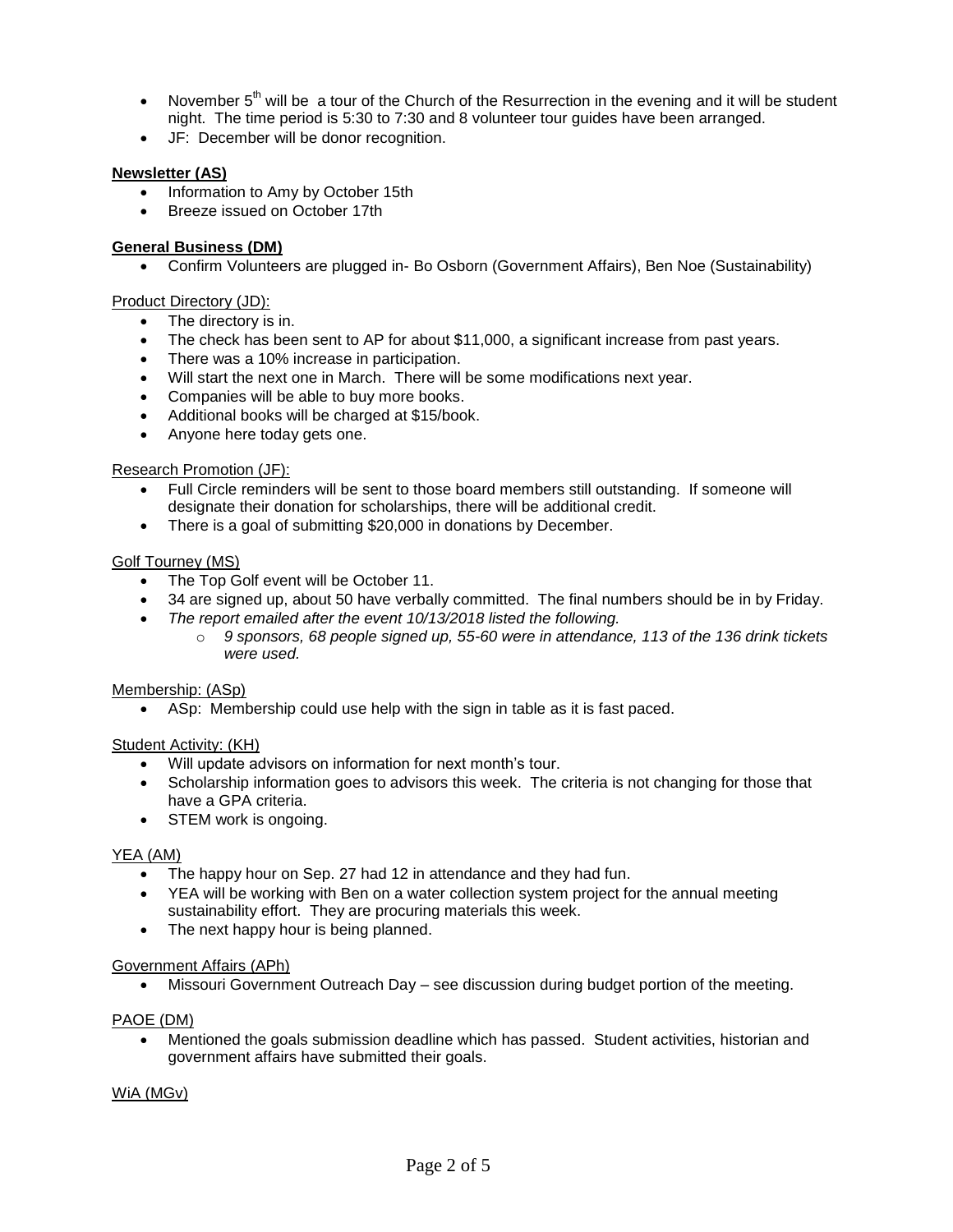AM will reach out for joint event with YEA.

### Annual Meeting (BE)

- The local committee will meet with the executive committee in October.
- Efforts will kick-in in November December.
- JF will consider a research promotion social.
	- $\circ$  BE: would need to be decided by Jan-Feb due to the program publication timeline.

#### Sustainability (BM)

No report.

### History (SB)

- Past information has been received from previous historian.
- The historian is still looking for YEA and WiA to submit a project history paper.
- May invite life members to the past presidents meeting.
- Will be updating the time line and converting records to electronic formats.

### Publicity (RC)

JF requested tweets of meeting photos and Top Golf.

#### BEP (JN)

- The next of the quarterly meetings is Oct. 7.
- The Expo will be May 8. There is a table available. We may want to promote the annual meeting in Kansas City.

#### Honors and Awards (JN)

Three more people need to be presented with awards: Benassi, Berger and Root.

#### Refrigeration (GZ)

• No report.

### Website (AW)

- The Who's Who page is live. Check your contact information.
- Still moving pages over and filling out new website.

### **Additional topics for discussion**

- Old Business
- o None
- Other New Business
	- o None

#### **Adjournment**

Meeting adjourned at 11:15 am with JF moving to adjourn and AP seconding the motion.

| <b>CHAPTER:</b>      | Kansas City, Missouri  |        |                 |  |
|----------------------|------------------------|--------|-----------------|--|
| <b>MEETING DATE:</b> | Oct. 1, 2018           |        |                 |  |
| <b>MEETING:</b>      | Chapter                |        |                 |  |
| <b>COMPILED BY:</b>  | Amy Stadler, Secretary |        |                 |  |
| ATTENDANCE:          | Members                | Guests | <b>Students</b> |  |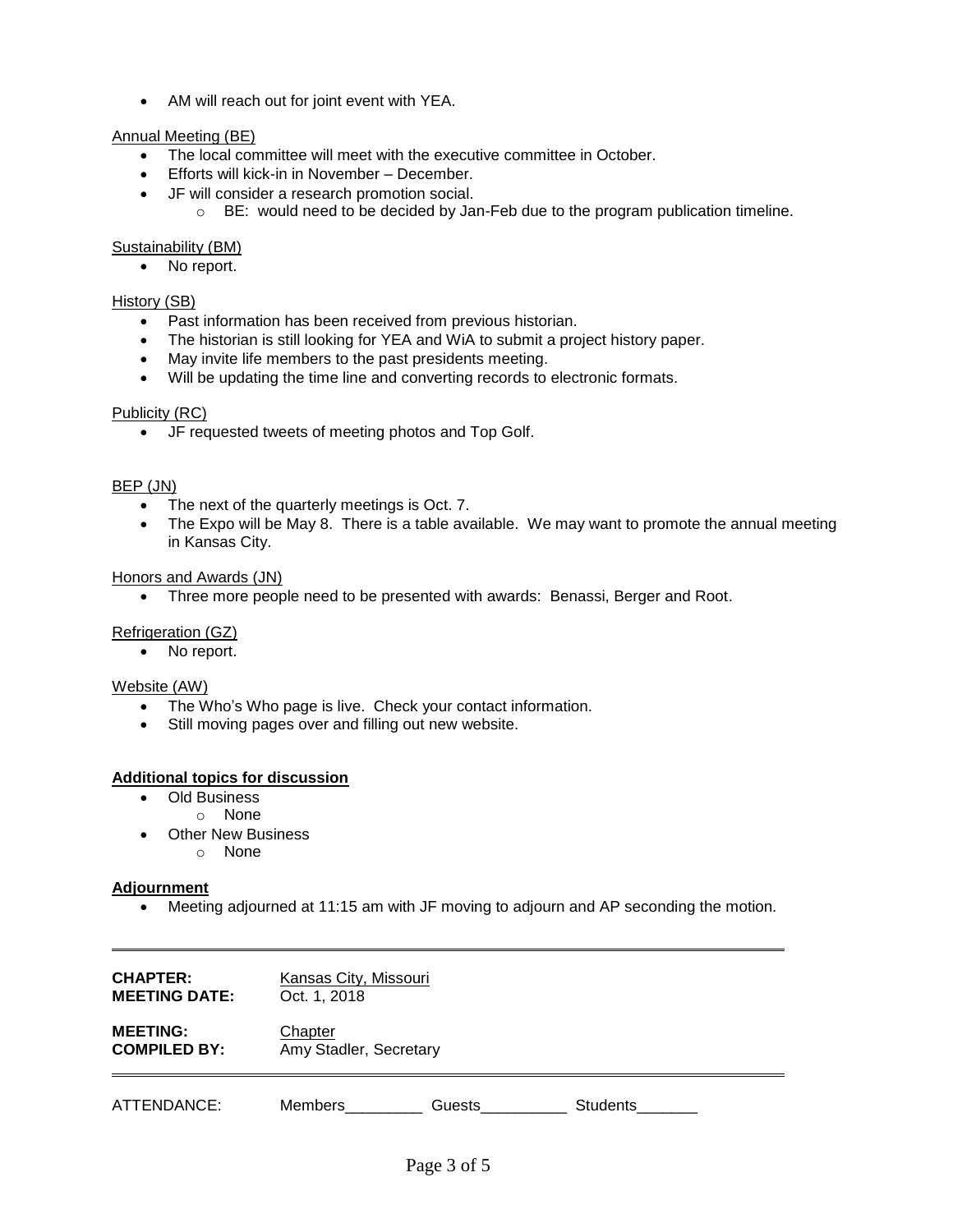THEME: None

JOINT MEETING: No

ANNOUNCEMENTS: 11:45

YEA Happy Hour – Thanks to all who came and looking forward to the next one.

Top Golf Event is next Thursday. There are still spots for sponsors and individuals.

The Annual Meeting sign-ups will be coming in the Nov-Dec time range.

The Annual Meeting Sustainability Project is kicking off. A really deserving project has been selected. There are four buildings to audit in October. See Kelley Cramm if you can help.

Product Directory – There is one available for each attendee today. More can be ordered. We had great participation.

For the next meeting, please consider sponsoring a student.

TECHNICAL PROGRAM

12:00 noon – 1:00 pm

SPEAKER: Christopher McDonald

TOPIC: Document Management & Discovery: How Documents and E-mails are Used in Litigation. Discovery, documentation, documents to not create, consequences.

# **Distribution List**

| Present | <b>Initial</b> | <b>Position</b>           | Name                | <b>E-Mail Address</b>            | Phone         |
|---------|----------------|---------------------------|---------------------|----------------------------------|---------------|
|         |                |                           |                     |                                  | <b>Number</b> |
| X       | <b>DM</b>      | President                 | Dieter Myers        | dmyers@burnsmcd.com              | 816-822-3537  |
| X       | JF             | President Elect / RP      | Jarrod Foster       | jarrod.foster@useinnovations.com | 816-985-5489  |
| X       | <b>SN</b>      | Vice President / CTTC     | Susan Nagel         | susan.nagel@crbusa.com           | 816-891-3665  |
| X       | AP             | Treasurer                 | Ann Peratt          | ann.peratt@pkmreng.com           | 913-312-0149  |
| X       | <b>AS</b>      | Secretary / Newsletter    | Amy Stadler         | astadler@fscmep.com              | 913-693-5978  |
| X       | <b>APh</b>     | <b>BOG / Govt Affairs</b> | Andrea Phillips     | Andrea.Phillips@crbusa.com       | 913-685-5610  |
| X       | AW             | BOG / Webmaster           | Aaron Wagner        | aaron.wagner@useinnovations.com  | 816-698-4770  |
|         | <b>KM</b>      | Past President            | <b>Kevin Morris</b> | Kevin.Morris@tmi-asg.com         | 816-896-7966  |
|         | <b>TH</b>      | Region IX DRC             | <b>Trent Hunt</b>   | trenth@mp-int.com                | 801-839-3247  |

| X | <b>BE</b>  | <b>Annual Meeting</b>    | <b>Blake Ellis</b>     | bellis@burnsmcd.com                   | 816-822-3332 |
|---|------------|--------------------------|------------------------|---------------------------------------|--------------|
| X | <b>JN</b>  | BEP / Honors & Awards    | Jim Noe                | jnoe@epluses.com                      | 913-915-1681 |
| X | <b>MS</b>  | <b>Golf Tournament</b>   | Mark Snyder            | marksnyder@jorban-riscoe.com          | 913-428-2702 |
| X | <b>SB</b>  | Historian                | <b>Stuart Braden</b>   | sbraden@wlc-kc.net                    | 816-842-8437 |
| X | ASp        | Membership Co-Chair      | Aaron Spencer          | aaron.spencer@trane.com               | 913-599-4664 |
|   | <b>MGb</b> | Membership Co-Chair      | Meagan Gibbs           | Meagan.Gibbs@hendersonengineers.com   | 402-943-9374 |
|   |            | Membership RVC           | Jonathan Smith         |                                       |              |
| X | JD.        | <b>Product Directory</b> | Jennifer Dries         | Jennifer.Dries@hendersonengineers.com | 952-826-9906 |
|   | <b>RC</b>  | Publicity                | <b>Richard Chushuk</b> | rchushuk@fscmep.com                   | 913-693-5981 |